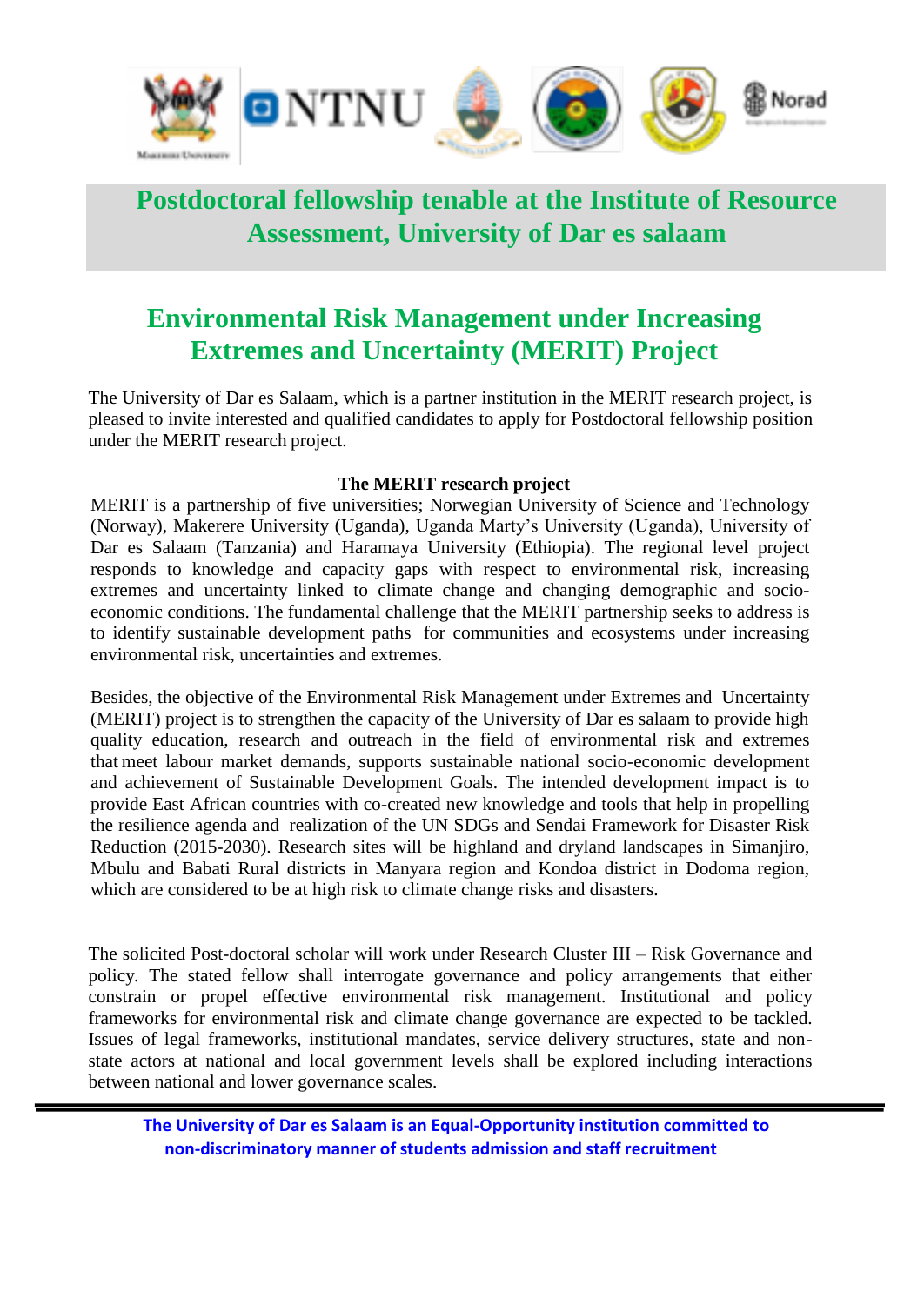#### **Priority Study Sites in Tanzania**

Research sites will be highland and dryland landscapes in Simanjiro, Mbulu and Babati Rural districts in Manyara region and Kondoa district in Dodoma region, which are considered to be at high risk to climate change risks and disasters.

### **General conditions for the Postdoctoral fellowship position:**

- 1. The position is fully funded, encompassing basic stipend as per UDSM postgraduate studies rates.
- 2. The duration of Postdoctoral fellowship is 2 years. The scholarships will start in January, 2022.
- 3. The Postdoctoral fellow is expected to undertake fieldwork in Dar es Salaam and Dodoma cities at the national level and Manyara and Dodoma regions in the selected study LGAs
- 4. The Post-Doctoral fellow is expected to fully participate in MERIT project activities; as well as adhere to UDSM Postgraduate studies regulations.
- 5. As noted in the Postdoctoral fellowship guideline at UDSM, unless in case of special circumstances of the applicant or the UDSM, the duration between receipt of the application forms and registration of suitable candidates by the Director of Research shall not exceed 21 days.

### **Eligibility criteria**

- 1. A postdoctoral fellow/scholar shall be a Tanzanian Citizen.
- 2. Postdoctoral Fellow shall refer to a research staff who has had a doctoral degree for not more than three (3) years at the time of application.
- 3. Ideally, the Fellow/Scholar have been engaged in Governance, Institutions and Policy analysis related to environmental risk issues before.
- 4. Preference will be given to UDSM Academic Staff.
- 5. Be willing to conduct fieldwork in rural district councils/local government authorities in Manyara and Dodoma regions, and preferably possess previous fieldwork experience.
- 6. Be willing to travel and actively participate in the MERIT project activities.
- 7. Possess good scientific writing skills.
- 8. Be a smart, hardworking, constructive and engaged research team worker.